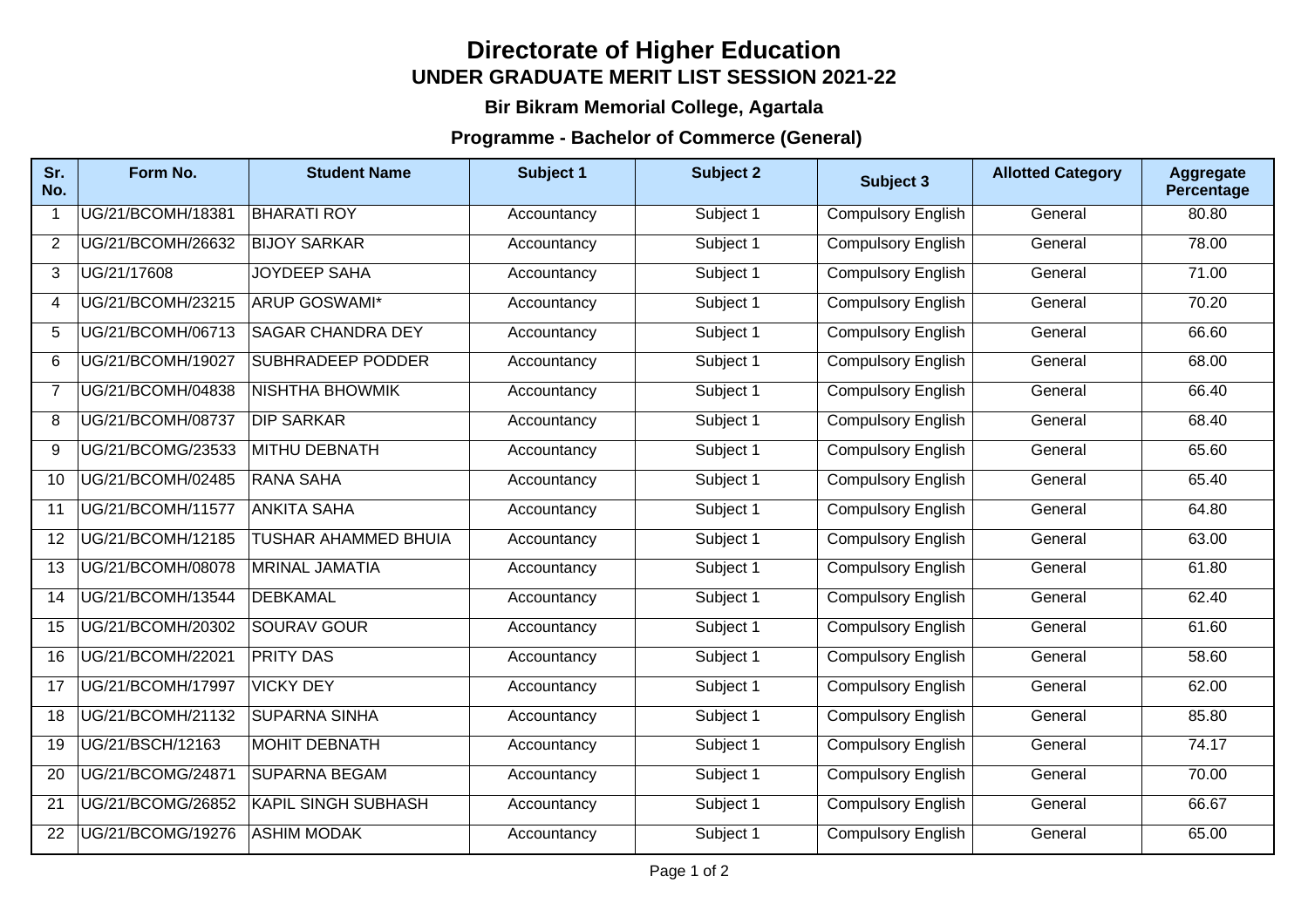| Sr.<br>No. | Form No.          | <b>Student Name</b>    | Subject 1   | Subject 2 | Subject 3                 | <b>Allotted Category</b> | Aggregate<br><b>Percentage</b> |
|------------|-------------------|------------------------|-------------|-----------|---------------------------|--------------------------|--------------------------------|
| 23         | UG/21/BCOMG/14150 | <b>IDEBABRATA PAUL</b> | Accountancy | Subject 1 | <b>Compulsory English</b> | General                  | 65.00                          |
| 24         | UG/21/BCOMG/22707 | EJAZ AHAMMED           | Accountancy | Subject 1 | <b>Compulsory English</b> | General                  | 65.00                          |
| 25         | UG/21/BCOMG/26057 | <b>IDIP DAS</b>        | Accountancy | Subject 1 | <b>Compulsory English</b> | General                  | 64.60                          |
| 26         | UG/21/BCOMG/12946 | ISOURAV SAHA           | Accountancy | Subject 1 | <b>Compulsory English</b> | General                  | 64.40                          |
| 27         | UG/21/BCOMH/24720 | <b>HRIDAY DEBNATH</b>  | Accountancy | Subject 1 | <b>Compulsory English</b> | General                  | 62.00                          |
| 28         | UG/21/BCOMG/00679 | <b>SOURAV SARKAR</b>   | Accountancy | Subject 1 | <b>Compulsory English</b> | General                  | 61.60                          |
| 29         | UG/21/BCOMG/06216 | <b>ABHIJIT KAR</b>     | Accountancy | Subject 1 | <b>Compulsory English</b> | General                  | 59.40                          |

Page 2 of 2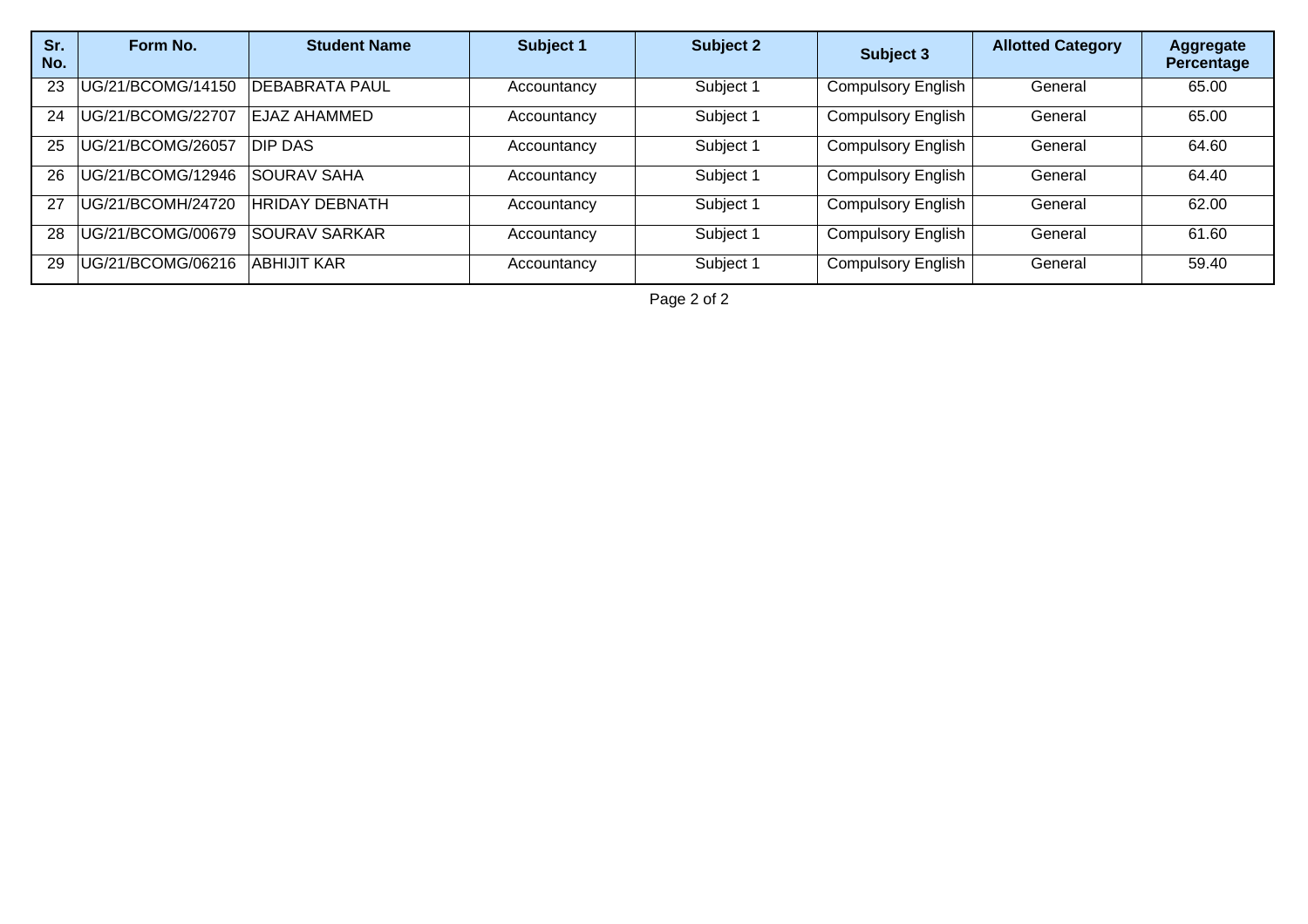# **Directorate of Higher Education UNDER GRADUATE MERIT LIST SESSION 2021-22**

### **Bir Bikram Memorial College, Agartala**

### **Programme - Bachelor of Commerce (General)**

| <b>Sr.</b><br>No. | Form No.          | <b>Student Name</b>       | Subiect 1   | <b>Subject 2</b> | <b>Subject 3</b>   | <b>Allotted Category</b> | <b>Aggregate</b><br><b>Percentage</b> |
|-------------------|-------------------|---------------------------|-------------|------------------|--------------------|--------------------------|---------------------------------------|
|                   | UG/21/BCOMH/12567 | <b>IDEBAJIT CHOWDHURY</b> | Accountancv | Subject 1        | Compulsory English | Scheduled Caste (SC)     | 60.60                                 |

Page 1 of 1